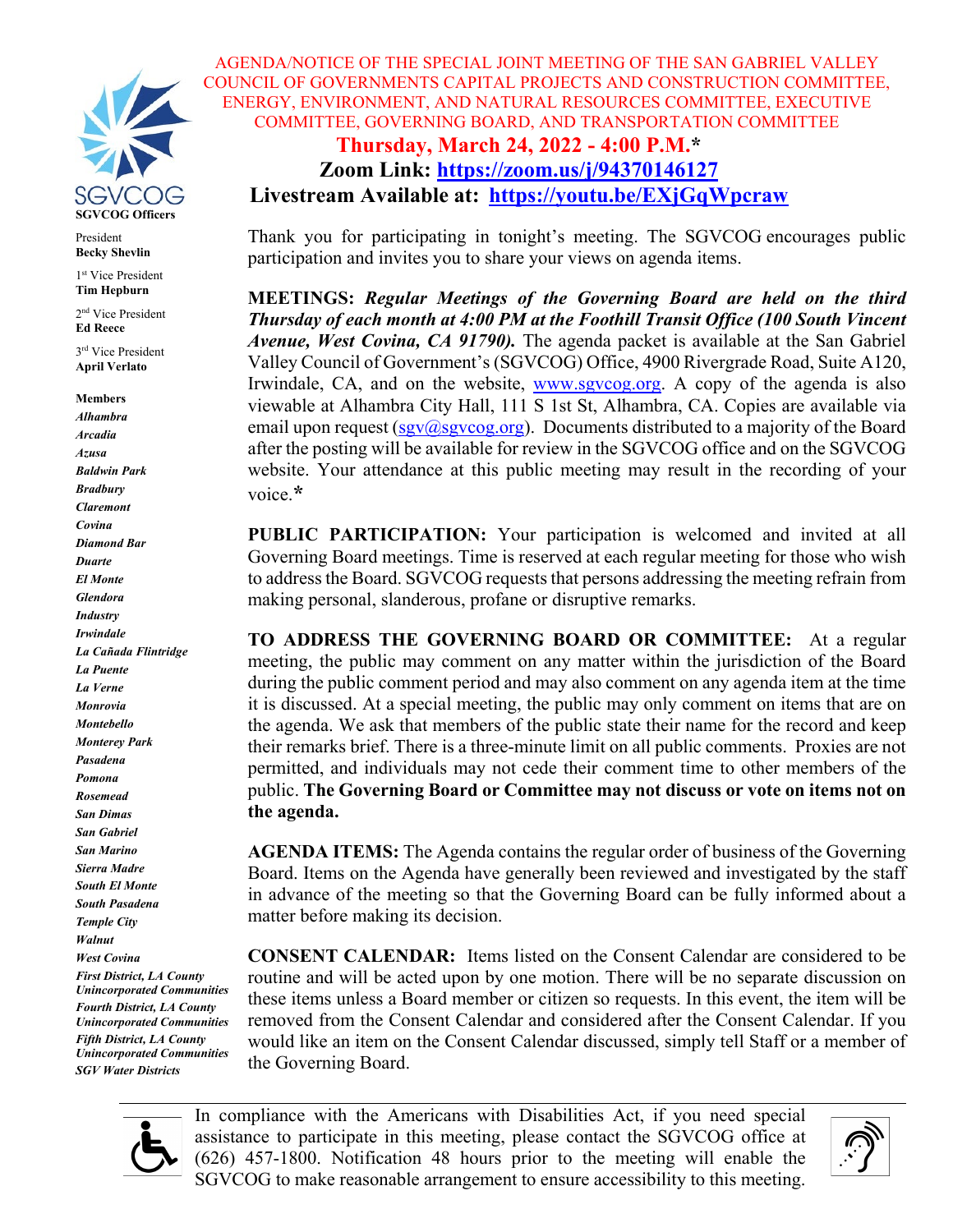Special Joint Meeting of the Capital Projects and Construction Committee, Energy, Environment, and Natural Resources Committee, Executive Committee, Governing Board, and Transportation Committee Thursday, March 24, 2022 - 4:00 PM Teleconference Meeting

**\*MEETING MODIFICATIONS DUE TO THE STATE AND LOCAL EMERGENCY RESULTING FROM THE THREAT OF COVID-19**: AB 361 (Rivas), signed by California Governor Gavin Newsom on September 16, 2021, authorizes local agencies to hold public meetings via teleconferencing and allows for members of the public to observe and address the meeting telephonically or electronically to promote social distancing due to the state and local emergency resulting from the threat of the Novel Coronavirus (COVID-19).

To follow the new provisions in AB 361 and ensure the safety of Board Members and staff for the purpose of limiting the risk of COVID-19, in-person public participation at the Governing Board meeting will not be allowed. To allow for public participation, the Governing Board will conduct its meeting through Zoom Video Communications. To participate in the meeting, download Zoom on any phone or computer device and copy and paste the following link into your browser to access the live meeting: [https://zoom.us/j/94370146127.](https://zoom.us/j/94370146127) You may also access the meeting via the livestream link on the front of the agenda page.

Instructions for Public Comments: For those wishing to make public comments on agenda and non-agenda items, but within the SGVCOG's subject matter jurisdiction, you may submit written comments via email or provide a verbal comment by participating through Zoom.

- Written Comments (Email): If you wish to submit written public comments to be distributed to the Governing Board members prior to or during the meeting, please submit these materials via email to Katie Ward at kward@sgvcog.org at least 1 hour prior to the scheduled meeting time. Please indicate in the Subject Line of the email "FOR PUBLIC COMMENT." Emailed public comments will be read into the record and will be part of the recorded meeting minutes. Written public comments may include, but are not limited to letters, reports, and presentations. While there is no page or word count limit for written comments, the time for reading written public comments into the record will be limited to three minutes, which is the same time allotted for verbal comments.
- Verbal Comments (Zoom): Through Zoom, you may provide a verbal comment by using the web interface "Raise Hand" feature. Wait to be called upon by staff, and then you may provide verbal comments for up to 3 minutes. Public comment is taken at the beginning of the meeting for items not on the agenda. Public comment is also accepted at the beginning of each agenda item.

Any member of the public requiring a reasonable accommodation to participate in this meeting should contact Katie Ward at least 48 hours prior to the meeting at  $(626)$  214-8160 or at kward@sgvcog.org.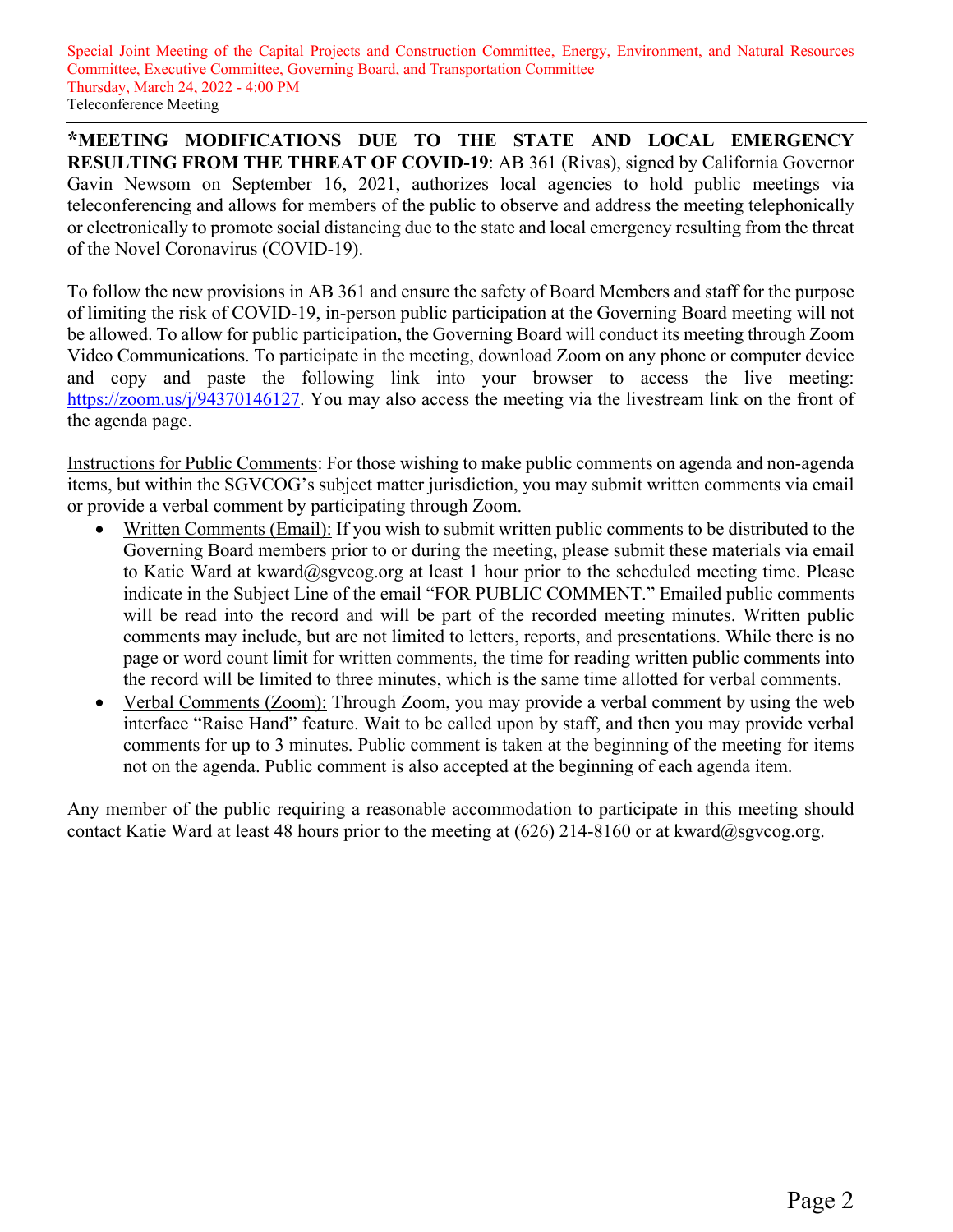Special Joint Meeting of the Capital Projects and Construction Committee, Energy, Environment, and Natural Resources Committee, Executive Committee, Governing Board, and Transportation Committee Thursday, March 24, 2022 - 4:00 PM Teleconference Meeting

#### **PRELIMINARY BUSINESS 5 MINUTES**

#### 1. Call to Order

- 2. Pledge of Allegiance
- 3. Roll Call
- 4. Public Comment *(If necessary, the President may place reasonable time limits on all comments)*

#### **JOINT MEETING BUSINESS/ACTION ITEM 5 MINUTES**

## 5. Adopt Joint Resolution 22-17 of the Capital Projects and Construction Committee, Executive Committee, Energy, Environment, and Natural Resources Committee, Governing Board, and Transportation Committee Making Findings to Enable Them to

Continue to Hold Meetings Via Teleconferencing -- [Page 1](#page-4-0) *Recommendation Action: Adopt Joint Resolution 22-17 making certain findings that the existence of a local and state of emergency in California exists, that social distancing being mandated or recommended by state or local officials due to the ongoing COVID-19 pandemic and that meeting in person presents an imminent risk to the health and safety of attendees.*

#### **ANNOUNCEMENTS**

6. Next Regular Governing Board Meeting – April 21, 2022 **ADJOURN JOINT MEETING**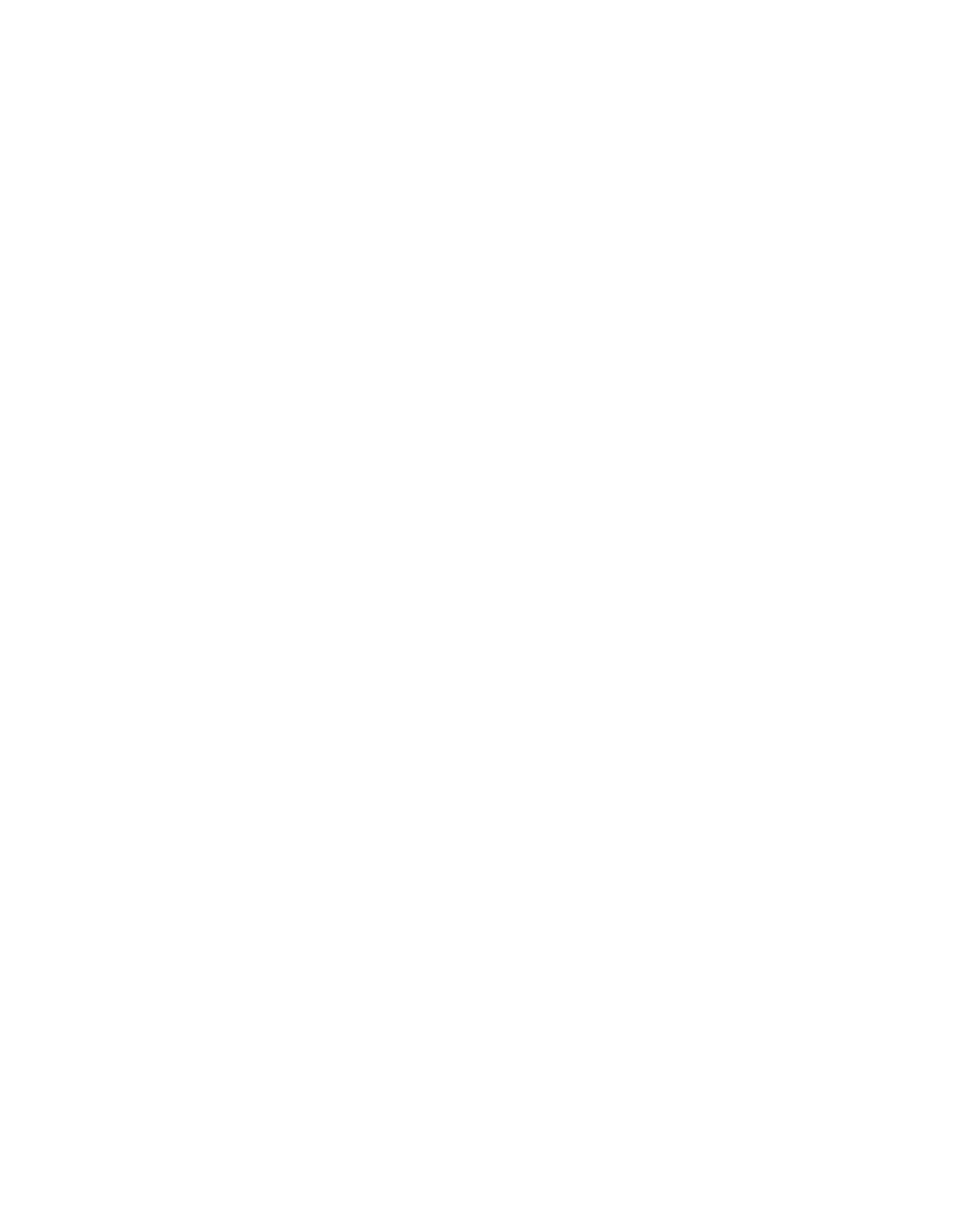# <span id="page-4-0"></span>REPORT

DATE: March 24, 2022

- TO: Capital Projects and Construction Committee Energy, Environment, and Natural Resources Committee Executive Committee Governing Board Transportation Committee
- FROM: Marisa Creter, Executive Director

**RE: ADOPT JOINT RESOLUTION 22-17 OF THE CAPITAL PROJECTS AND CONSTRUCTION COMMITTEE, EXECUTIVE COMMITTEE, ENERGY, ENVIRONMENT, AND NATURAL RESOURCES COMMITTEE, GOVERNING BOARD, AND TRANSPORTATION COMMITTEE MAKING FINDINGS TO ENABLE THEM TO CONTINUE TO HOLD MEETINGS VIA TELECONFERENCING**

### **RECOMMENDED ACTION**

Adopt Joint Resolution 22-17 making certain findings that the existence of a local and state of emergency in California exists, that social distancing being mandated or recommended by state or local officials due to the ongoing COVID-19 pandemic and that meeting in person presents an imminent risk to the health and safety of attendees.

#### **BACKGROUND**

Introduced by Assemblymember Robert Rivas (D-Hollister) on February 1, 2021, AB 361 codifies portions of Governor Gavin Newsom's prior order suspending certain teleconferencing requirements under the Ralph M. Brown Act. It permits a local agency to continue to teleconference with fewer limitations if a local agency makes specified findings, and upon making such findings for the first time, makes the findings every 30 days thereafter. Specifically, the AB 361 exempts a local agency from Brown Act requirements to post agendas and make accessible to the public every location from which a member of a Brown Act body teleconferences. The legislation expires in December 2024. On September 16, 2021, California Governor Gavin Newsom signed AB 361 into law, effective immediately.

A local agency wishing to rely on the provisions of AB 361 must meet one of the following criteria:

- 1. The local agency holds a meeting during a proclaimed state of emergency, and state or local officials have imposed or recommended measures to promote social distancing; or
- 2. The local agency holds a meeting during a proclaimed state of emergency and has determined, by majority vote, that, as a result of the emergency, meeting in person would present imminent risks to the health or safety of attendees.

On March 4, 2020, Governor Newsom proclaimed a State of Emergency in California due to the threat of COVID-19 and shortly thereafter issued Executive Order N-29-20 suspending certain